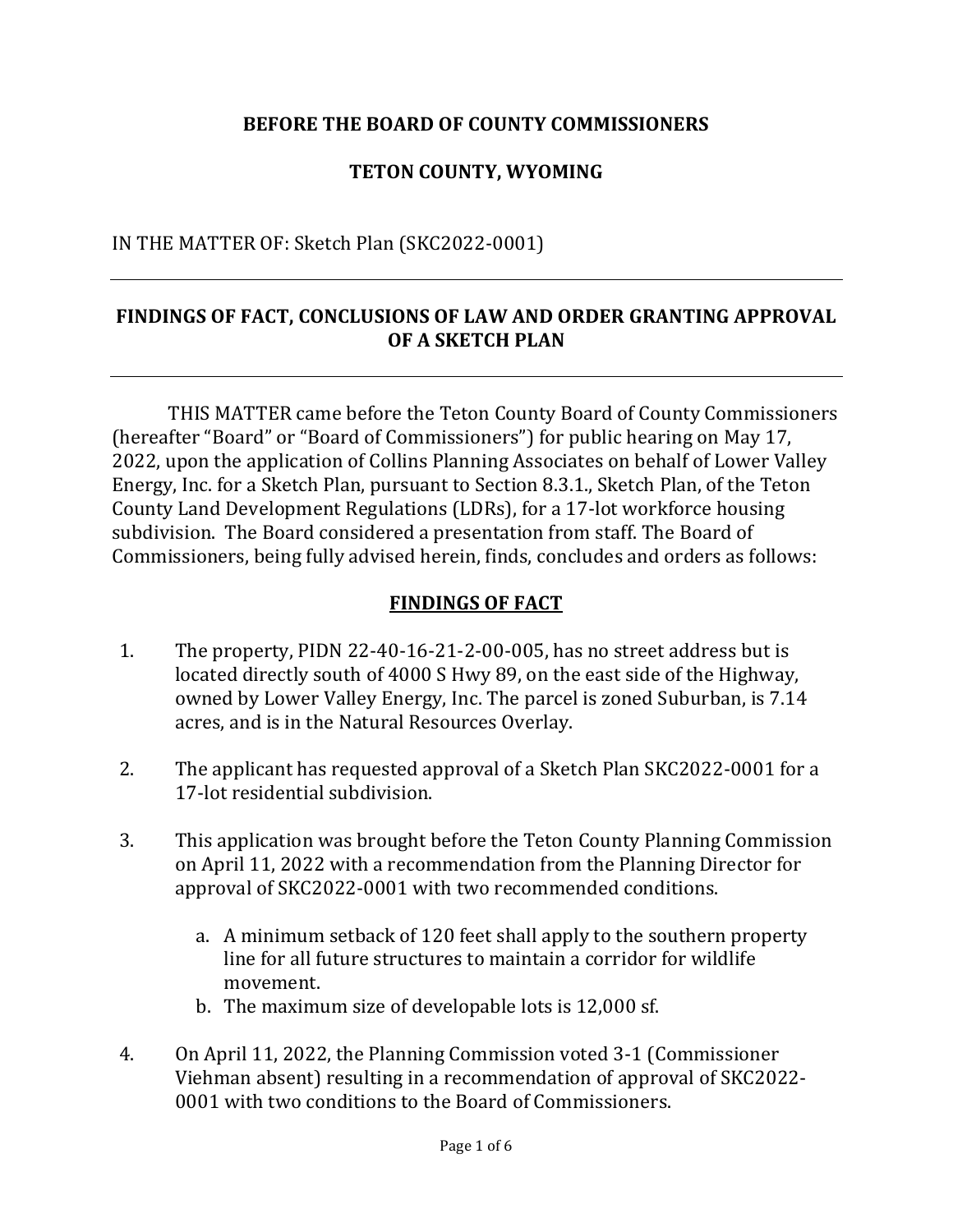- a. Condition 1: A minimum setback of 120 feet shall apply to the southern property line for all future structures to maintain a corridor for wildlife movement.
- b. Condition 2: The maximum size of developable lots is 12,000 sf.
- 5. The public hearings of the Planning Commission, April 11, 2022, and the Board of Commissioners, May 17, 2022, were properly noticed pursuant to the Section 8.2.14.C. of the LDRs.
- 6. The application was brought before the Board of Commissioners on May 17, 2022.
- 7. A staff report was submitted to the Board of County Commissioners for review prior to the May 17, 2022 meeting regarding the Sketch Plan (SKC2022-0001) pursuant to Section 8.3.1., of the LDRs, to review the 17-lot subdivision.
- 8. As set forth in the May 17, 2022 staff report and as presented by Planning staff at the May 17, 2022, meeting, the recommendation from the Planning Director to the Board of County Commissioners was for approval of the Sketch Plan (SKC2022-0001) with the following two recommended conditions.
	- a. Condition 1: A minimum setback of 120 feet shall apply to the southern property line for all future structures to maintain a corridor for wildlife movement.
	- b. Condition 2: The maximum size of developable lots is 12,000 sf.
- 9. The Board heard a presentation from staff.
- 10. The Board heard a presentation from the President/CEO of Lower Valley Energy, Jim Webb, and the applicant, Bill Collins.
- 11. The Board heard public comment.
- 12. The Chair closed public comment, and the Board discussed the application. The Board discussed the subdivision options provided in the application and the recommended conditions.
- 13. The Board of County Commissioners reviewed the five findings for a Sketch Plan pursuant to Section 8.3.1. of the LDRs which are: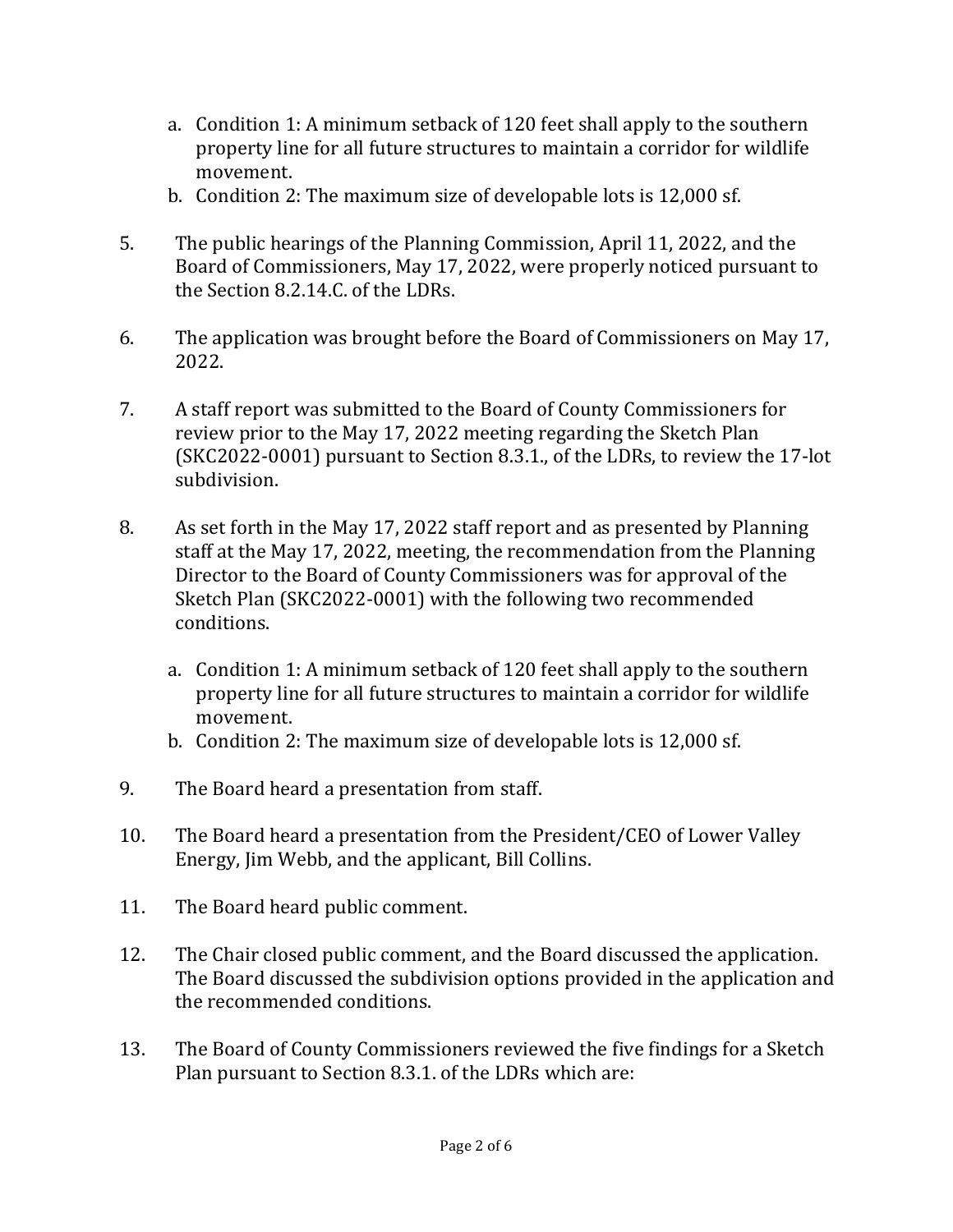- a. Is consistent with the desired future character described for the site in the Jackson/Teton County Comprehensive Plan;
- b. Achieves the standards and objective of the Natural Resource Overlay (NRO) and Scenic Resources Overlay (SRO), if applicable;
- c. Does not have significant impact on public facilities and services, including transportation, potable water and wastewater facilities, parks, schools, police, fire and EMS facilities;
- d. Complies with all relevant standards of these LDRs and other County Resolutions as can be determined by the level of detail of a sketch plan; and;
- e. Is in substantial conformance with all standards or conditions of any prior applicable permits or approvals.
- 14. On May 17, 2022, the Board voted on the matter, which vote was 4 to 0 with all Commissioners in favor (Chairwoman Macker absent), resulting in the motion passing and the Board's approval of the Sketch Plan application (SKC2022-0001) as illustrated in Option 1 with the following condition of approval:
	- a. The maximum size of developable lots is 12,000 sf.

# **CONCLUSIONS OF LAW**

- I. Based on the presentation and staff report of the Planning Department, the information presented by the applicant, the application from Collins Planning Associates on behalf of Lower Valley Energy, Inc., for a Sketch Plan does comply with all applicable provisions of the Teton County Comprehensive Plan.
- II. Based on the presentation and staff report of the Planning Department, the information presented by the applicant, the application from Collins Planning Associates on behalf of Lower Valley Energy, Inc., for a Sketch Plan does comply with all applicable provisions of the Teton County Land Development Regulations.
- III. The Board concludes and hereby finds that the application dated January 20, 2022 for a Sketch Plan (SKC2022-0001) does comply with and meet all five (5) findings required pursuant to Section 8.3.1. of the LDRs for the proposed 17-lot subdivision, as recommended by the Planning Commission and Planning Director for approval of the Sketch Plan, and specifically finds as follows: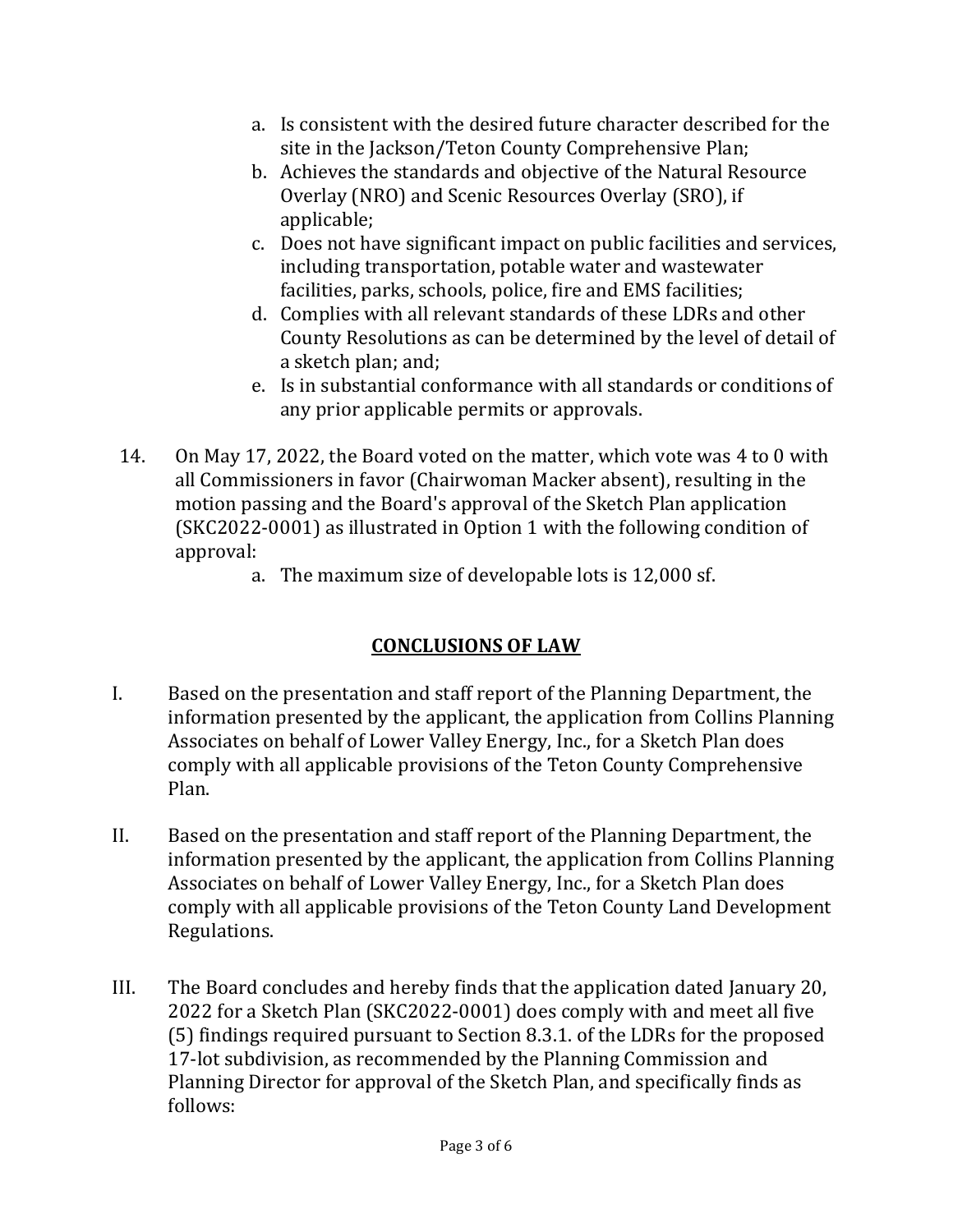*1. Is consistent with the desired future character described for the site in the Jackson/Teton County Comprehensive Plan;*

**Can be made.** This proposed use complies with the desired future character of the South Park Business Park Subarea. It supports an existing utility provider operation and those critical service providers who are employed there. The primary use of the property is limited to residential.

*2. Achieves the standards and objective of the Natural Resource Overlay (NRO) and Scenic Resources Overlay (SRO), if applicable;*

**Can be made.** This proposed use complies with the standards for the Natural Resource Overlay with the recommendations from EVA2022-0001. Maintaining wildlife permeability is of the utmost importance. The site is not within the Scenic Resources Overlay nor is it included in the South Highway 89 Scenic Area.

*3. Does not have significant impact on public facilities and services, including transportation, potable water and wastewater facilities, parks, schools, police, fire and EMS facilities;*

**Can be made.** The proposed subdivision is not anticipated to have a significant impact on public facilities and services. It is proposed that the future residential units will connect to the Town of Jackson sewer and have a domestic potable water system. As a 100% deed restricted subdivision there are no park or school exaction requirements. Through inter-agency review there are no significant impacts foreseen to emergency services. The Fire Marshal recommends that future residential units be sprinklered.

*4. Complies with all relevant standards of these LDRs and other County Resolutions; and*

**Can be made.** The proposal demonstrates compliance with the relevant LDRs and County Resolutions as is possible by the level of detail provided in a Sketch Plan. See the Relationship to Applicable Land Development Regulation section of this staff report for more details.

## *5. Is in substantial conformance with all standards or conditions of any prior applicable permits or approvals.*

**Can be made.** The required deed restrictions per the conditions of ZMA2020- 0001 were recorded against the property. In concept form, and as conditioned, the application complies with those conditions. No other permit or approvals are applicable to this application.

IV. These conclusions are based upon the analysis of the findings as detailed in the May 17, 2022 staff report, as well as the Board's analysis of the required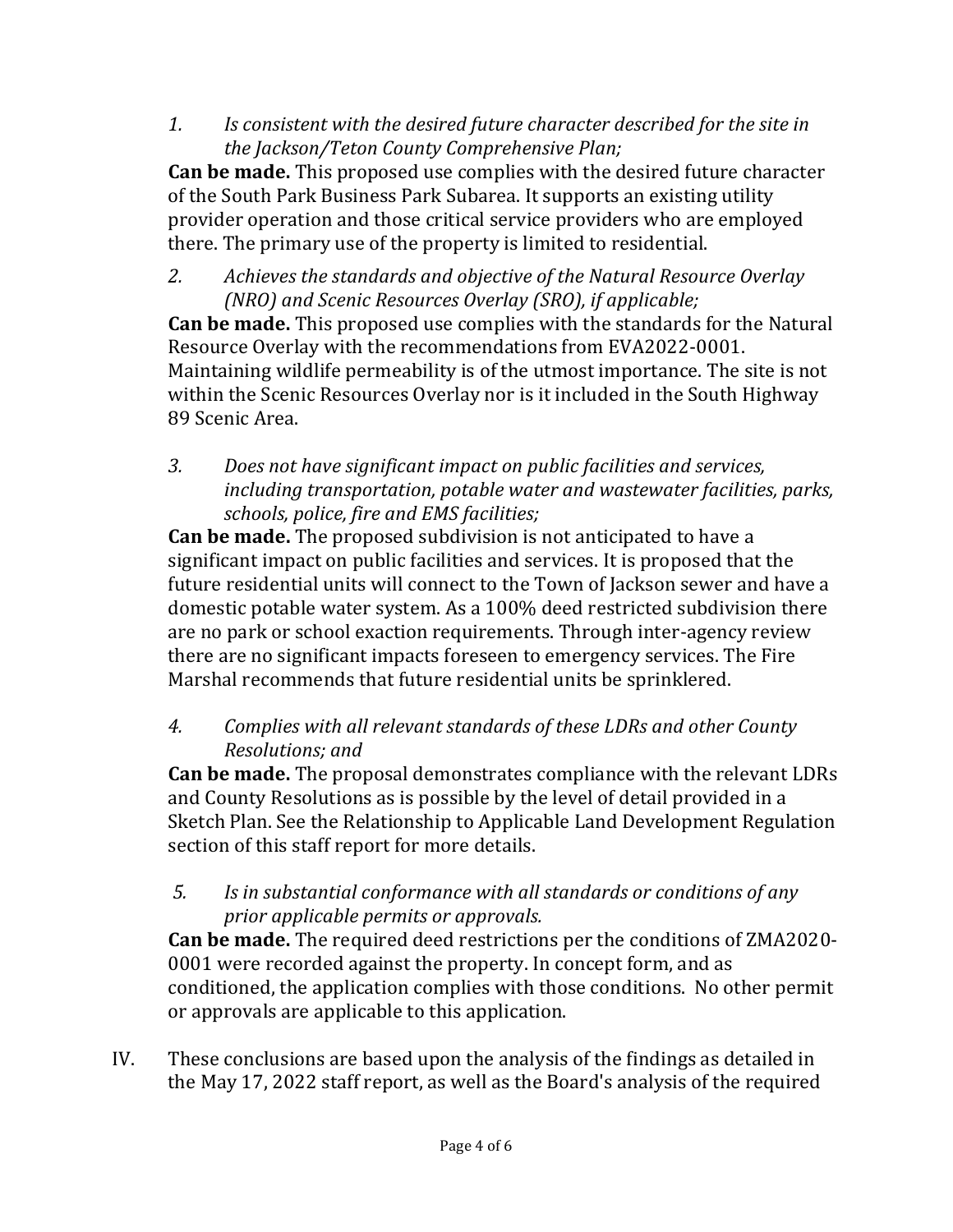findings for the Sketch Plan, that occurred at the May 17, 2022 public hearing on the matter.

## **IT IS HEREBY ORDERED:**

The Board **APPROVES** the application for a Sketch Plan dated January 20, 2022, SKC2022-0001, for the 17-lot subdivision as illustrated in Option 1, with one condition listed below, being able to make all five (5) findings of approval for a Sketch Plan pursuant to Section 8.3.1. of the Teton County Land Development Regulations as recommended by the Planning Director and the Planning Commission:

Condition:

1. The maximum size of developable lots is 12,000 sf.

DATED this \_\_\_\_\_day of June, 2022.

BOARD OF COUNTY COMMISSIONERS TETON COUNTY, WYOMING

BY: \_\_\_\_\_\_\_\_\_\_\_\_\_\_\_\_\_\_\_\_\_\_\_\_\_\_\_\_

Luther Propst, Vice-Chair

ATTEST: \_\_\_\_\_\_\_\_\_\_\_\_\_\_\_\_\_\_\_\_\_\_\_\_\_\_\_\_

Maureen E. Murphy, County Clerk